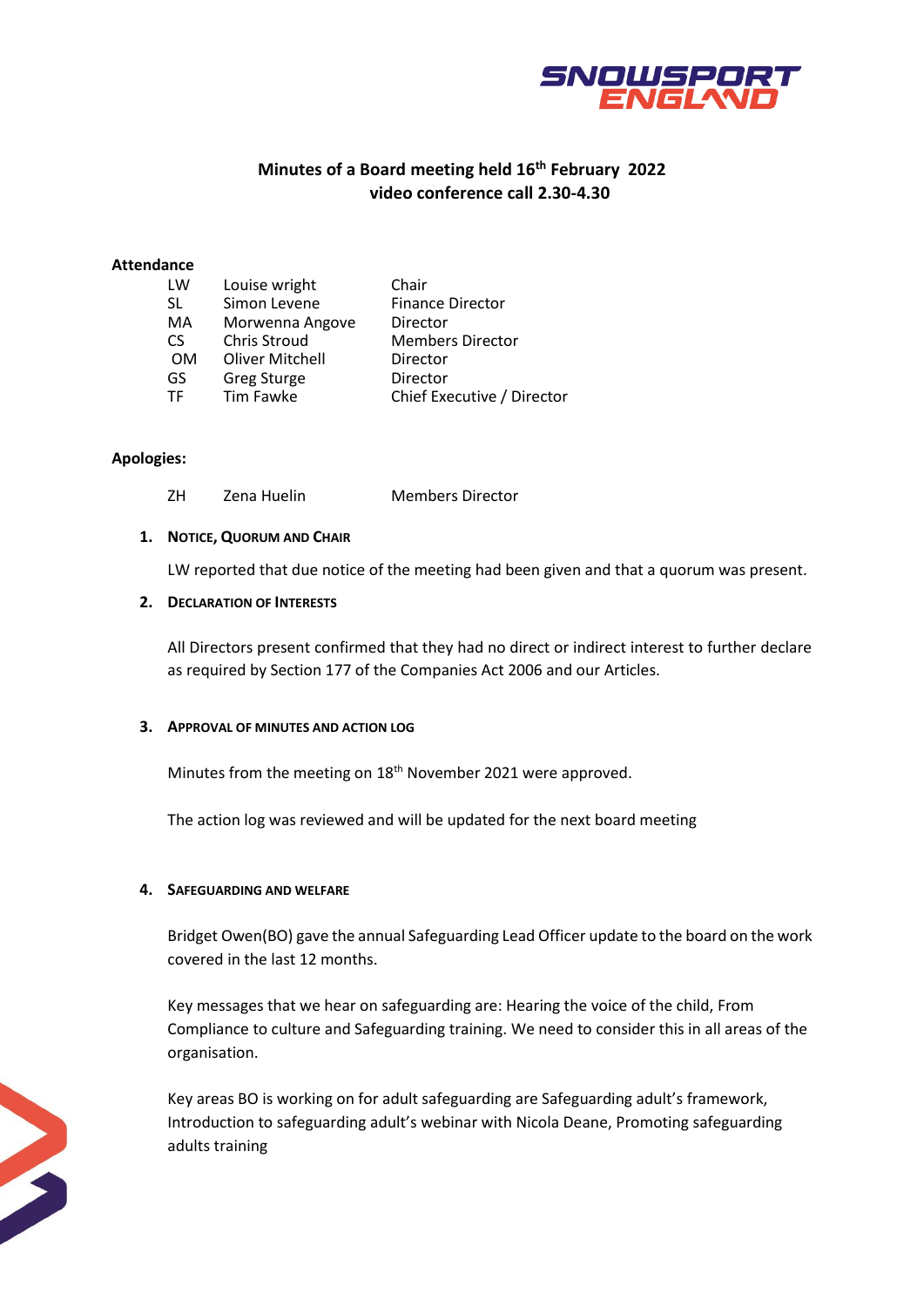

Areas the board need to consider

- Develop an Academy House Parent Induction/training
- More engagement with athletes in our squads/ambassadors; listen to C&YP, obtain their views and ideas
- Develop Events Guidance for Event Welfare Officers at the English
- Consider Sport Resolutions Case Management Project Globocol

A discussion was had regarding the areas to consider and the following actions were agreed

Agreed to proceed with Globocol which is an online case management system. This is the system recommended by Sport England.

Need to be stricter on the requirements for clubs to be compliant with the safeguarding conditions of affiliation and TF to write to all clubs setting this out giving them plenty of time before affiliation in September 2022

It was agreed that additional training should be put in place to support house parents on residential camps as it is a concern the turn over and the lack of understanding of the role when they take it on.

BO confirmed that she would be leaving Snowsport England at the end of May. This would mean she would complete the CPSU review. It was agreed that we can go ahead and start recruitment for a replacement so there is time to do a proper hand over.

TF stated it would be a huge loss to Snowsport England that Bridget was leaving and thanked her for all the work she has done over the years and the extra work she has done above and beyond her role.

# **5. EQUALITY, DIVERSITY & INCLUSION**

OM updated on the UK Diversity and Inclusion action group and the report they produced. It was agreed this was a good step forward however there still needs to be more clarity on the actions and data if we are to make an impact as a sport.

It was agreed the DAP would be published without the chairs note

# **6. SPORT ENGLAND**

We have had confirmation of our funding from Sport England for the period  $1<sup>st</sup>$  April 2022 – 31<sup>st</sup> March 2027. This was at the amount in the documents submitted December 2021 (1,133,405).

Further meetings and information on next steps will happen over the next few weeks.

We are still waiting for clarity on the talent funding but this has yet to be finalised between Sport England and UK Sport and due to the Olympics and Paralympics it will probably be post games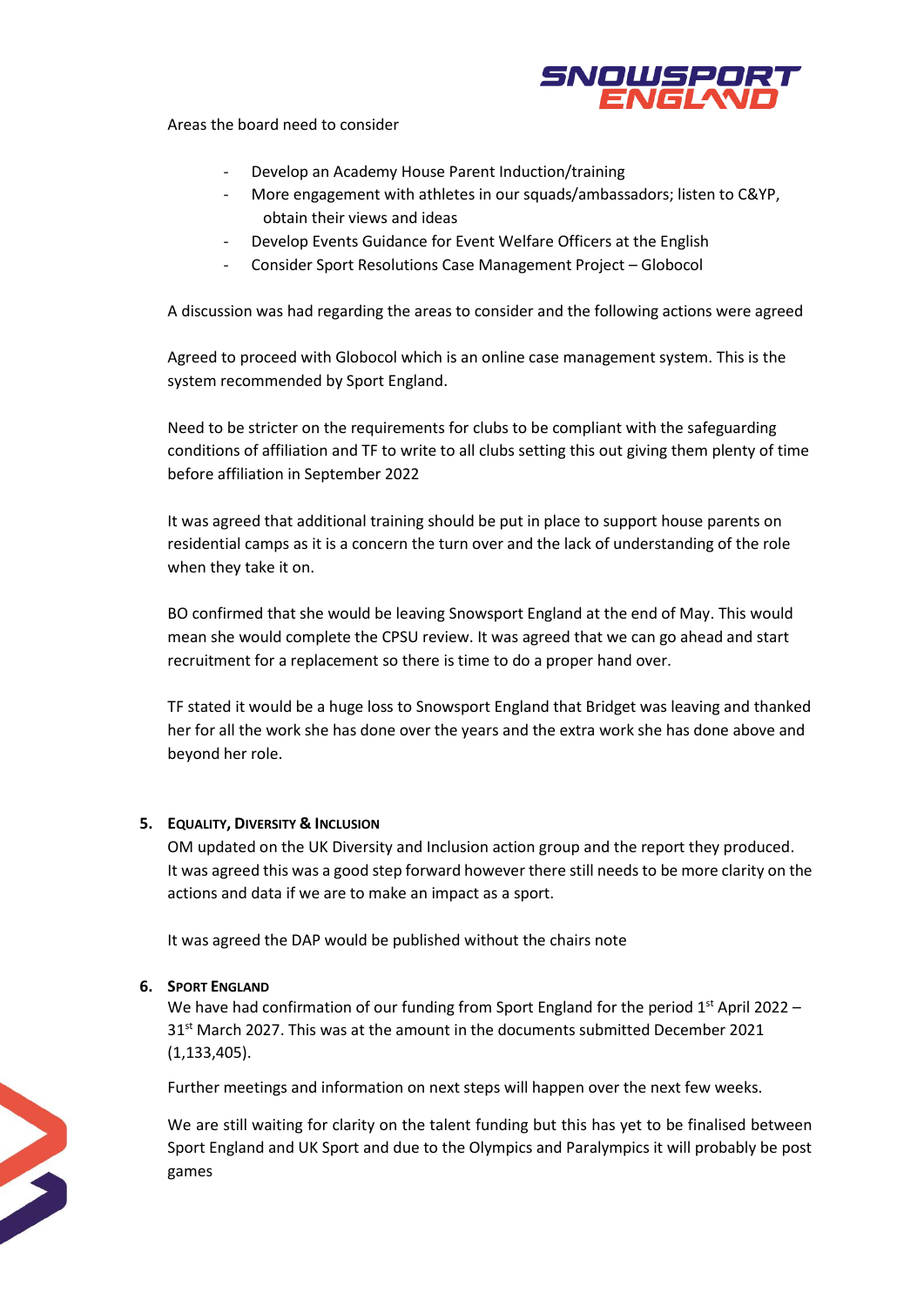

### **7. STRATEGY**

TF presented a proposed new staff structure. The board requested further information on each role to be completed and for a further call before this can be approved.

Following BO handing in her notice it was agree that the process to start recruitment for a safeguarding lead could go ahead. No other roles could proceed until the staff structure is approved.

The draft action plan didn't flow from the strategy and the board requested that TF redrafted and link to the strategy areas in a clearer way.

It was confirmed that this would delay the implementation as TF focus for February is the delivery of the English Alpine championships.

#### **8. FINANCE**

SL summarised how a budgeted deficit of £45k with a potential 'worst case' forecast deficit (adjusting the budget for the impact of Covid restrictions) of £80k, looked like being turned around to a roughly 'break-even' result/ £5k deficit for 2021 accounts.

The quarterly high-level summary, compared to the original budget for 2021 which suggested a surplus on the quarter, Q4 returned a sizable deficit – mostly due to our decision not to host the Lowland Championships given the Covid travel situation at that time as well as some other events being restricted – however in a 'normal' year when it is not our turn to host the Lowlands Q4 is expected to be a deficit quarter.

The Q4 22 results are currently in line with those forecast in November, showing a £4.5k deficit before any audit adjustments.



To give a closer view on the impact of Covid restrictions on Event income in 2021:

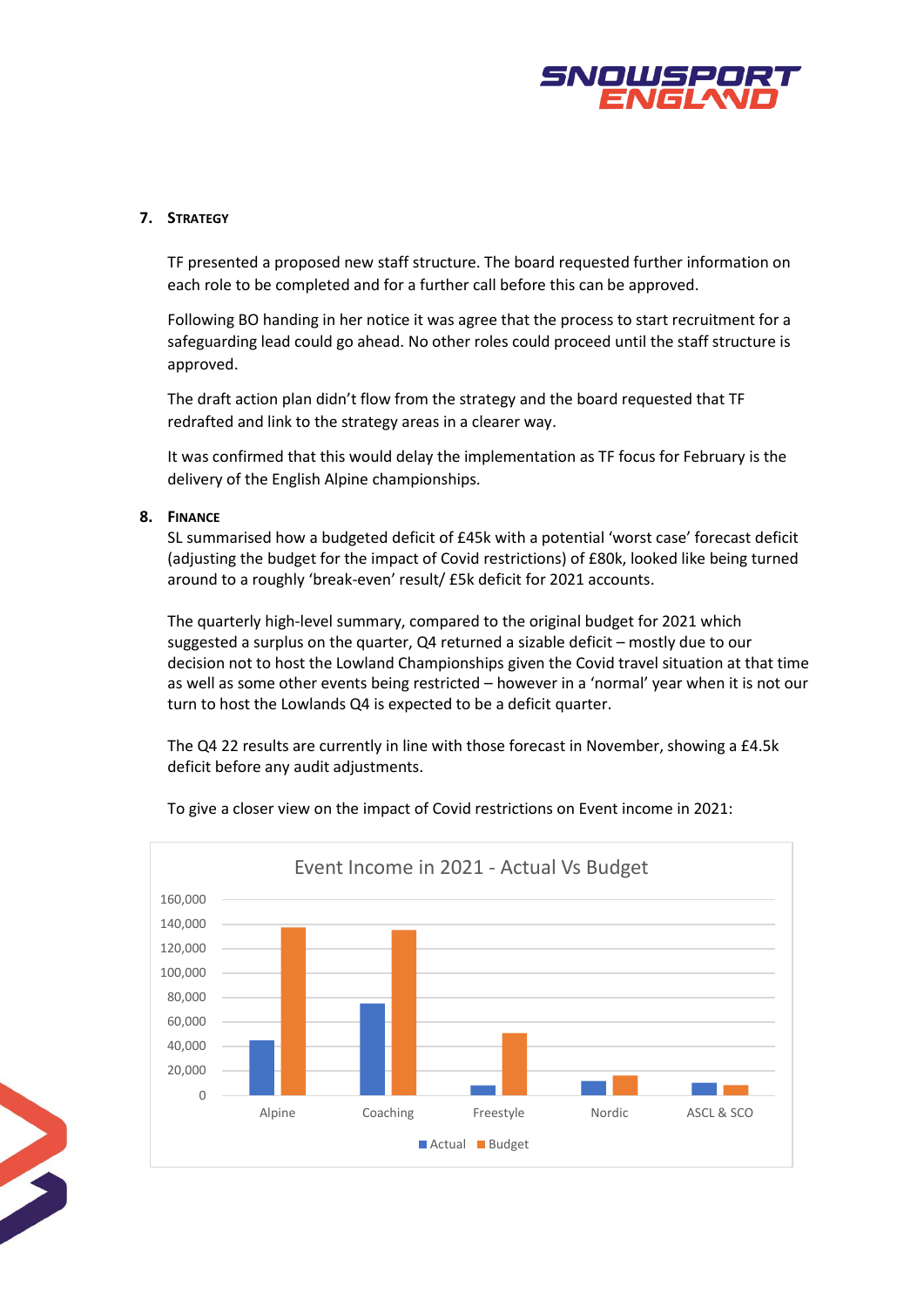

The Nordic results were substantially better in Q4 than expected following some successful camps as well as two Army coaching courses.

Looking at the ASCL & SCO department Q4 results, we can start to see the payback on the investment made in moving some of their courses online as well as managing any face to face courses directly. In Q4 we are seeing higher event income with proportionately lower costs, whereas looking at the full year you can see the higher overall costs of this investment in online training. Looking to 2022, we expect see a similar result as in Q4, with good revenues and a lower proportionate cost.

Costs have been contained well throughout 2021 and this has helped generate a more positive financial outcome for the year. From a staffing perspective, staff numbers were slightly reduced and open slots for recruitment were not used. The Governments Furlough scheme was used where applicable. The following graphic shows the impact on staff and contractor costs through the year (including Furlough payments):



Briefly looking to the start of the SE 2022 fiscal year, the English Alpine Championship normally gives us a good financial start to the year. The EAC is going ahead this year but with a reduced programme (due to local Covid regulations in Italy). We expected participation at roughly 75% of that in 2020 and with applications now closed the team have achieved closer to 79% of 2020 bookings. This will mean a lower financial benefit from the EAC but with cost controls having been put in place the event should still show a small surplus.

### **RISK REGISTER**

The risk register has been updated and reviewed by the audit and risk committee and was briefly discussed but it was agreed to have this on the agenda for the next board meeting as there wasn't sufficient time to discuss in full.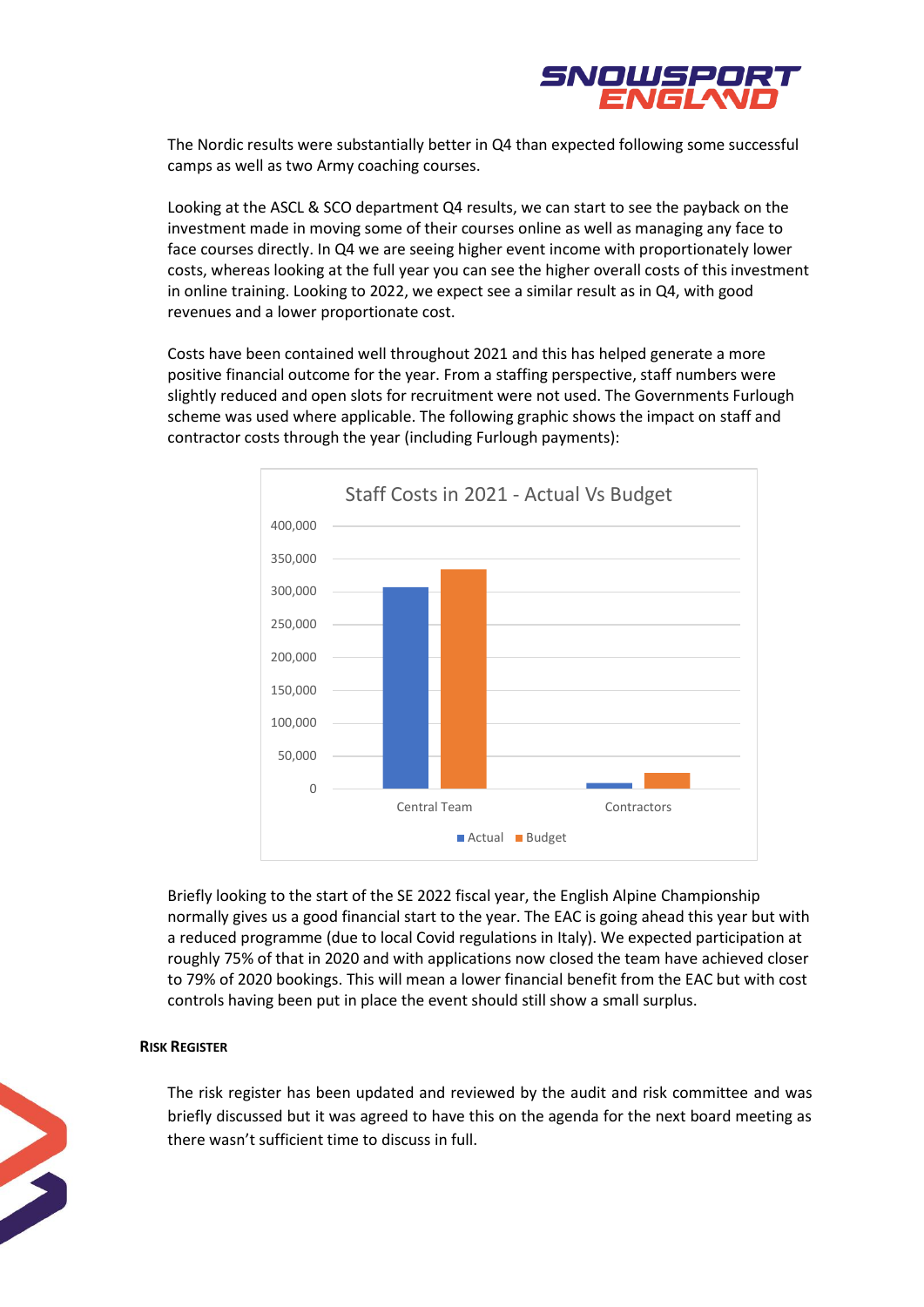

### **9. CEO REPORT**

TF presented his report to the board and highlight the following

### **Membership and club affiliations are on track**





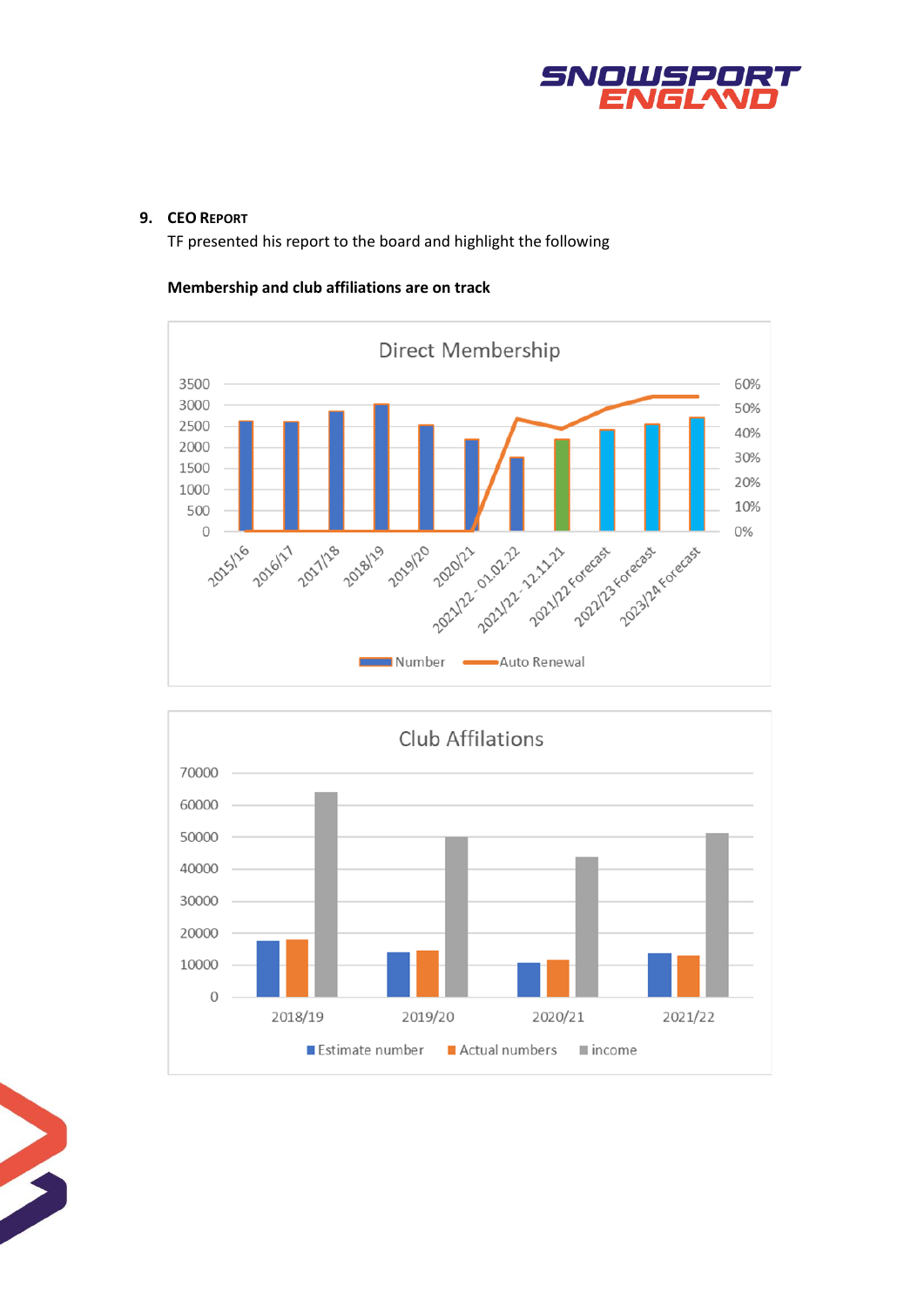

#### **Talent plan April – Sept**

TF outlined the plan for April – September with Ian Findlay leaving and the fact we won't know what funding we have from October 2022 until the summer. The main aim is to use the funds we have available to increase coaching support in Park & Pipe, Nordic and cross Discipline. There will also be funds available for Para for the first time and this will link with GBS and SSS on the work they have already started.

#### **Traditional clubs vs commercial clubs**

TF explained that while we have agreed our insurance cover elements for commercial clubs it was felt that we need to be clear on the documentation on whether a club is run in a traditional way or is owned and run commercially. It was agreed that all clubs need to comply with our rules and requirements. However, there may be some difference in regards to be registered with company house and articles.

It was agreed that TF should come back with a proposal on what changes are need to the affiliation process to make this clearer for 2022/23 process

#### **English Alpine Championships**

Plans for English Alpine champs had proceeded well and the number of entries was above initial estimate of 75% of 2020 numbers and was nearer 80%. This should mean a small surplus will be achieved from the event.

#### **DiSE**

In January 2022 it was highlighted by a parent to TF that the DiSE program had been delayed and no content had been delivered in this academic year. TF has spoken to the Loughborough College and Ian Findlay and a plan has been put in place to make sure the courses can be completed by all athletes. Information and work were then communicated to athletes on the second-year cohort on  $2^{nd}$  February and first years on  $7<sup>th</sup>$  February. TF will now lead on this and make sure there are no further delays and the athletes are given the flexibility they need to complete the course.

#### **10. AOB**

TF raised a request from the Alpine committee for LW to attend an Alpine committee meeting. The next meeting date had been shared with LW. LW requested that all committee look to have an annual calendar of meetings it would then be easier for board members to attend.

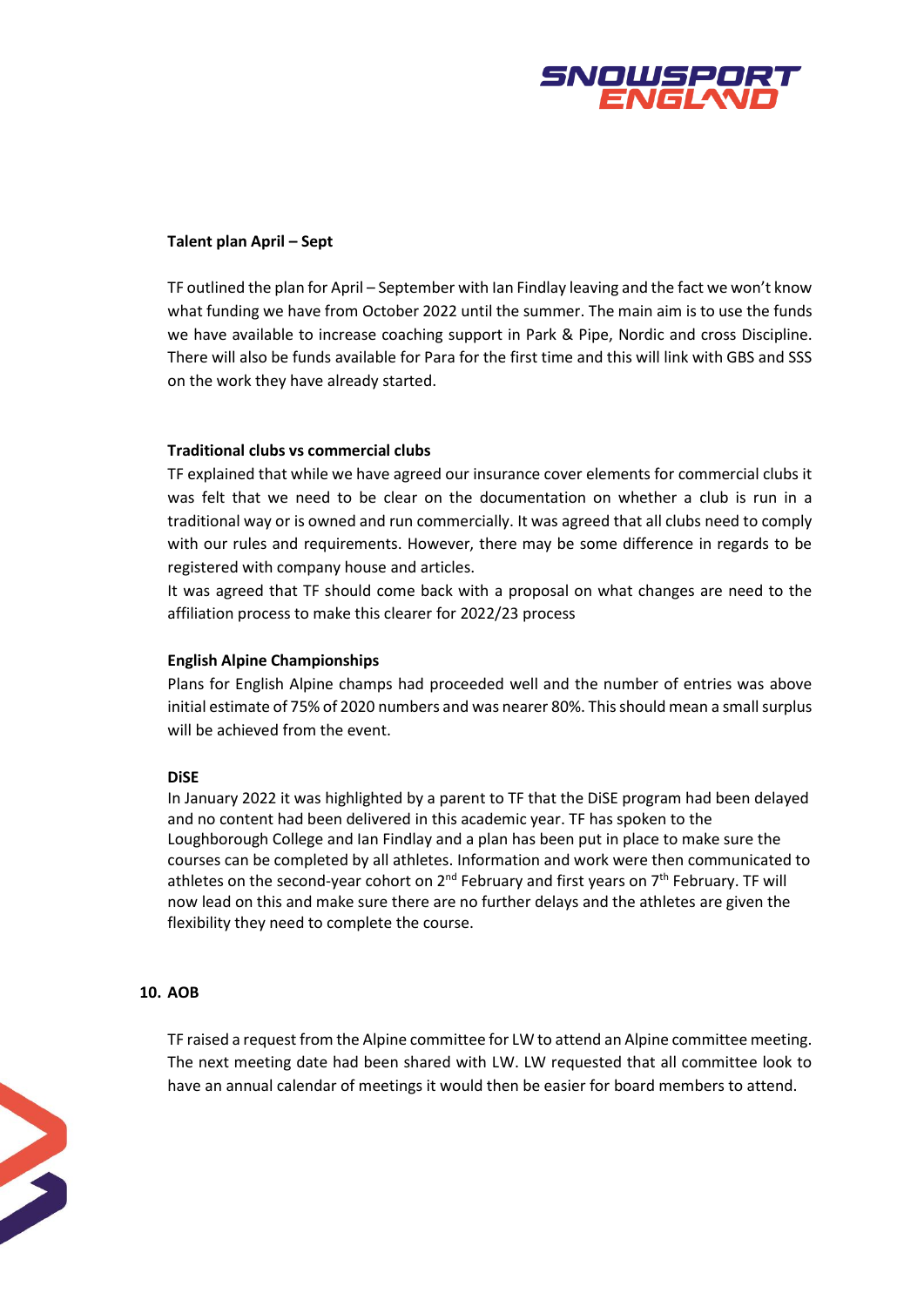